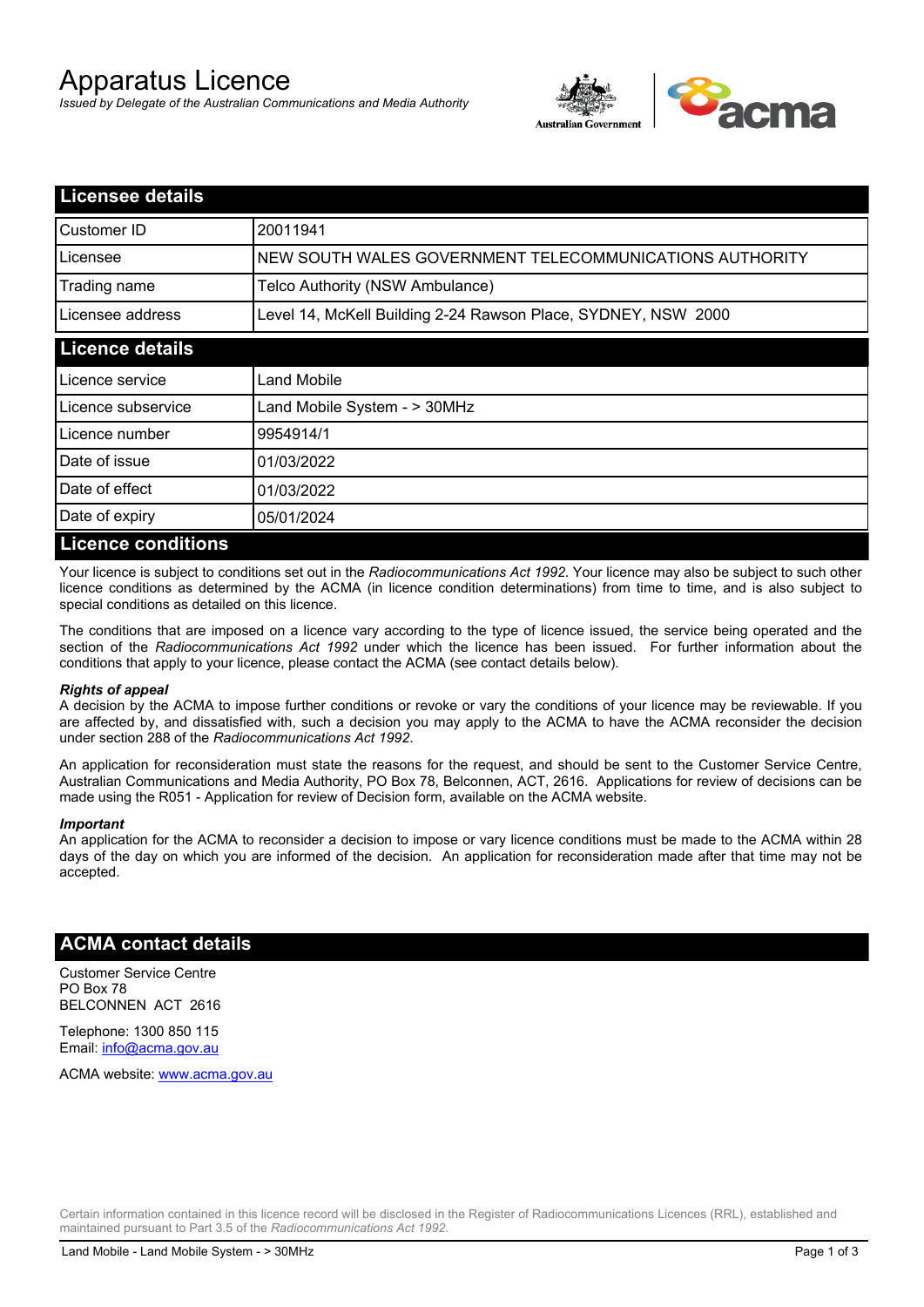## **Advisory Notes applying to licence no.: 9954914/1**

Conditions applicable to the operation of Land Mobile System station(s) authorised under this licence can be found in the Radiocommunications Licence Conditions (Apparatus Licence) Determination and the Radiocommunications Licence Conditions (Land Mobile Licence) Determination. Copies of these determinations are available from the ACMA and from the ACMA home page (www.acma.gov.au).